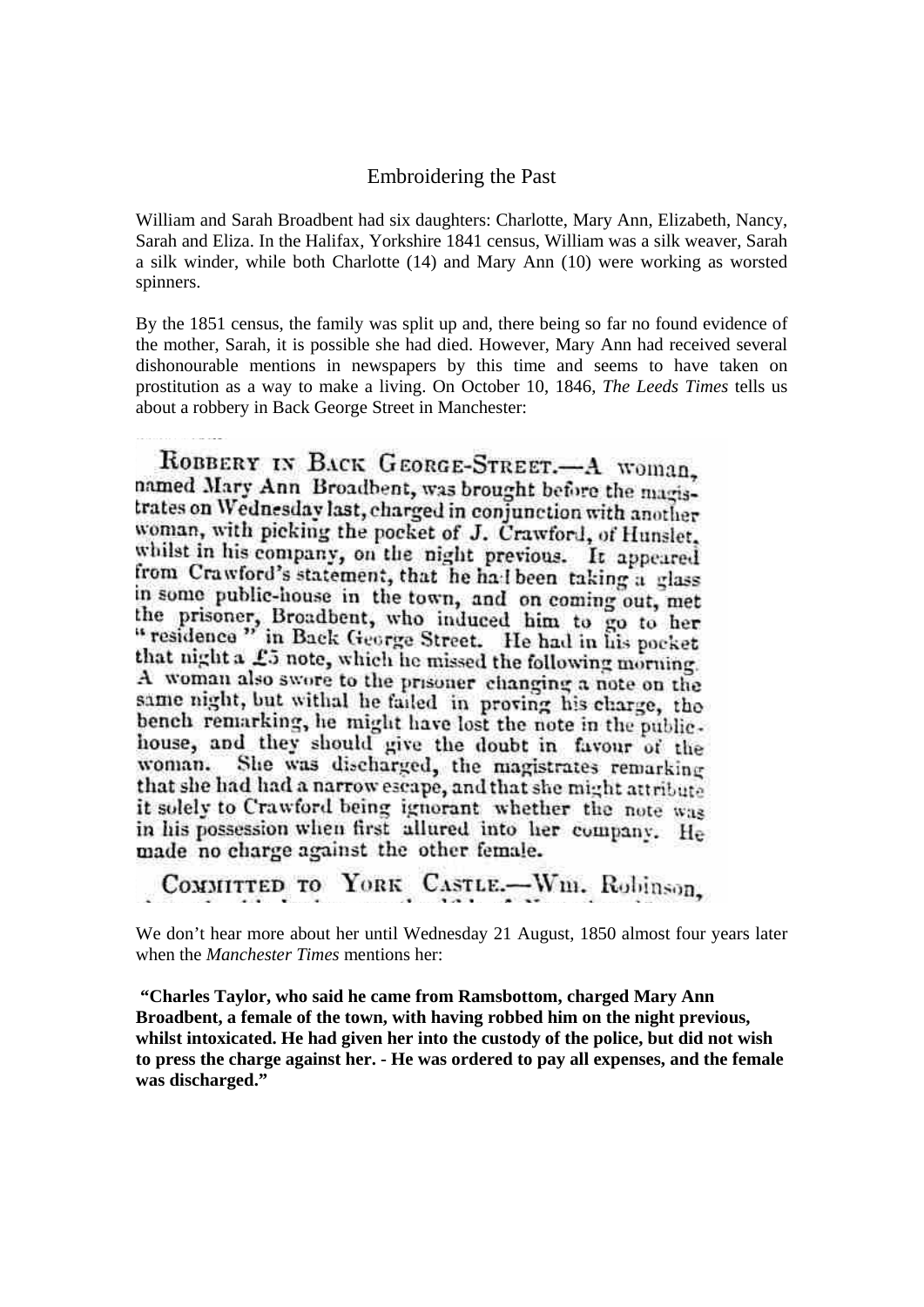Alas, Mary Ann has not yet learnt her lesson and at the Liverpool Assizes on Monday 9<sup>th</sup> December, 1850, little more than three months later, she is convicted (along with Ann Crowther) of stealing 7/6 from an unknown person in Rochdale and transported for 7 years. In the 1851 census, she and Ann Crowther are to be found at Millbank Prison in London, and on 22 April, they sail on the Aurora II, arriving in VDL on 10 August 1851. The surgeon's report said Mary Ann was "bad".

After starting her penal servitude at New Town Farm, Mary Ann was assigned on  $27<sup>th</sup>$ September 1851 to William Russell of Risdon Road, but she absconded twice with consequent punishment. In January 1852 she went to Henry Slee of Sandy Bay, but again went AWOL and was apprehended at <sup>1</sup>/<sub>2</sub> past 10 pm in a brothel in bed with a man (9) months' hard labour in Cascades). On  $10^{th}$  September after her release she went to work for Mr Featherstone of Antill Street (out after hours  $-14$  days in cells). On  $8<sup>th</sup>$  November she was assigned to Richard Hutchinson of Melbourne Street and two months later she again absconded and served another 12 months' hard labour at Cascades. Just before those 12 months were up, Mary Ann was transferred from Cascades to the Ross Female Factory and thence into the employ of G. Wright of Ross in October 1853. However, in November she spent another month at hard labour at the Ross factory for "using obscene language etc..." On January  $15<sup>th</sup> 1854$  she absconded and was sentenced to another 12 months' hard labour at the Launceston Female Factory. Upon her release on 1 November 1854 she was assigned to C J Irvine in Launceston, but went back to the House of Correction 4 weeks later for again absconding. Nine months later on 4 October, 1855, presumably after more hard labour at the Launceston factory, she was assigned to Edward Boys of Frederick Street, Launceston.

A month earlier on  $12<sup>th</sup>$  September 1855, Mary Ann had applied for permission to marry a free man, John Young, but this was not approved. Mary Ann *was* granted her Ticket of Leave on 5 February 1856, though it can't have been for good behaviour! On  $18<sup>th</sup>$  March 1856, however, she made another application for permission to marry a free man, James Howard Farrar. This was approved and they married in St John Church, Launceston on  $7<sup>th</sup>$  April, 1856. Surprisingly Mary Ann signed her own name twice on the marriage certificate, although her convict indent said she could neither read nor write. On  $7<sup>th</sup>$ December 1857 she was free by servitude and her Certificate of Freedom was issued on  $11<sup>th</sup>$  December 1857.

By my reckoning, in the course of the 4½ years between her arrival in August 1851 and her marriage in April 1856, she worked a total of about 15 months and spent 3¼ years incarcerated in one or other of the Female Factories. In her former life in Yorkshire, Mary Ann had chosen prostitution over the hard labour of the woollen mills. She had little inclination in VDL to become a housemaid when prostitution (and the additional possible spoils) must have been so much more lucrative. Mary Ann never settled down to accept her lot, and her constant rebellion brought her nothing but solitary confinement and hard labour, presumably in the washrooms of the various Female Factories.

In their first year of marriage, James Farrar, Proprietor of the Fraternity Restaurant in St John Street near the Launceston wharf, was once warned about sly grog selling, and twice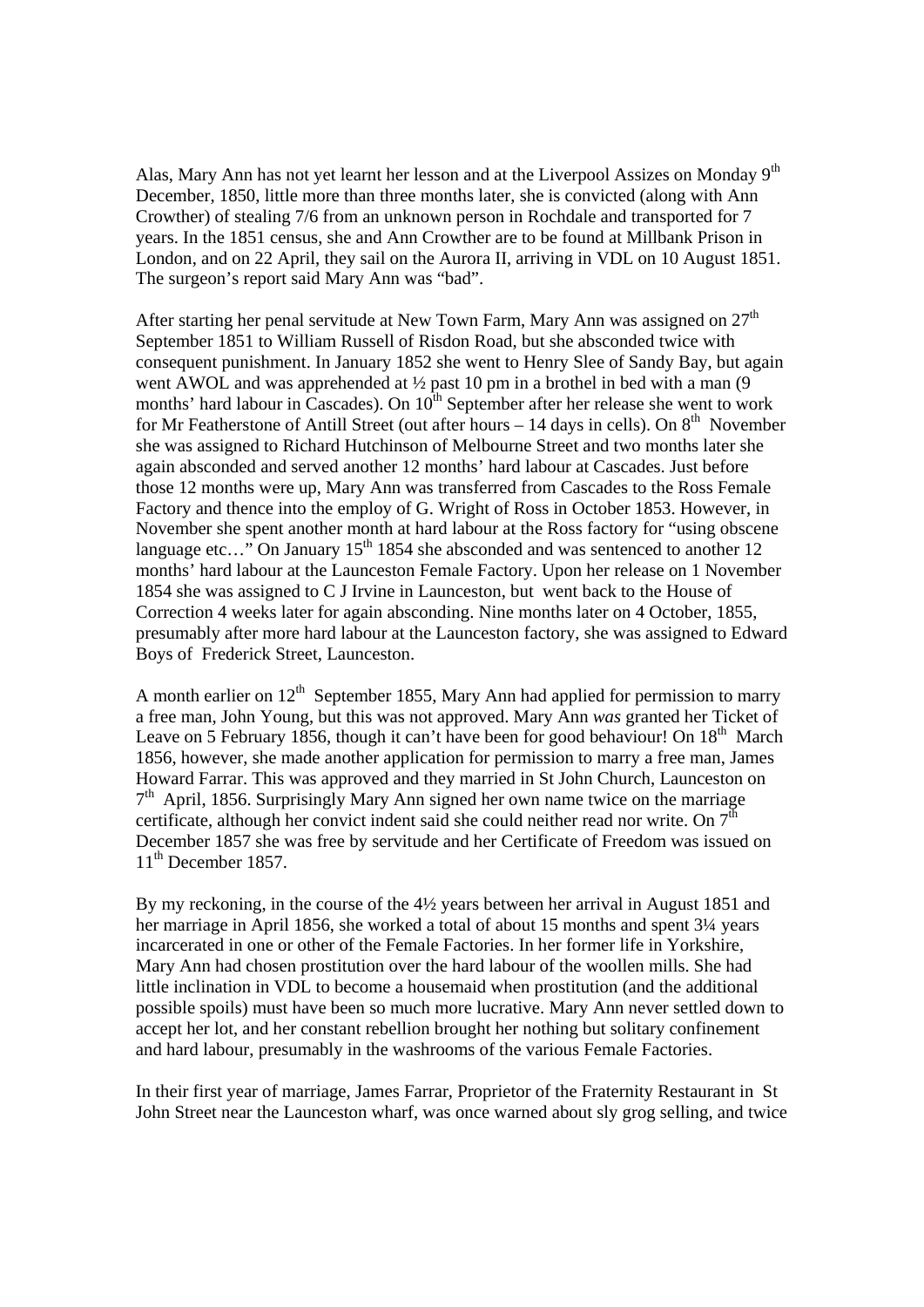convicted. On the first conviction he was fined £25, but on the second he was fined £50 plus costs. In default of immediate payment, he was committed to gaol.

However, they must have recovered financially, because in 1860, James sponsored two of Mary Ann's sisters on single bounty tickets of £16 each. Nancy (my g-g grandmother) and Sarah Broadbent arrived in the colony in October 1860. However, almost immediately, James and Mary Ann moved to Victoria, so perhaps Mary Ann's reunion with her sisters did not live up to expectations. Mary Ann died on  $1<sup>st</sup>$  May 1868 in Bouverie Street, North Melbourne, aged 35 years, having resided in Victoria for 8 years. The doctor, Edward Barker, stated on her death certificate that she suffered from mental distress for two months, followed by paralysis for two days. On  $3<sup>rd</sup>$  May 1868, she was buried in Melbourne General Cemetery where she now lies in an unmarked grave. Mary Ann and James had no children.

All in all, I feel sorry for Mary Ann, who never really seemed to achieve happiness or serenity or even acceptance. She continually fought the system and even her husband's largesse in sponsoring her sisters to Launceston seems not to have been a comfort to her. One is reluctant to imagine the private demons she wrestled with on her road to death of "mental distress".

Coincidentally Ann Crowther, her partner in the original crime for which she was transported, died even earlier on  $27<sup>th</sup>$  February 1860 in Launceston, aged 32.

\* \* \* \*

Meanwhile in about the same time frame, my three-greats grandmother was also battling the convict system but with somewhat more success.

On Wednesday 14<sup>th</sup> May 1851, while Mary Ann was on the high seas in the Aurora II, Ann Henderson, aged about 25, entered a Close in Havannah Street, Glasgow, and stole from a washing line a striped cotton shirt belonging to James Mullen, Carver and Gelder. She is reputed to have tried to pawn the shirt at a Broker's shop, but Alexander McAllister declined to buy it because it was suspiciously damp.

The next day Ann Henderson, who worked as a carder in a cotton mill, was recognised in Mr McLean's Spirit Cellar in Havannah Street and taken into custody. She declared her innocence, claimed never to have had a shirt in her possession on Wednesday, and said she had pawned a shift in Mr McAllister's Broker's Shop.

On Friday  $16<sup>th</sup>$  May, a warrant was granted to imprison Ann in Glasgow gaol and search her living quarters in New Vennel, Glasgow. At her trial, it was revealed that Ann had been previously sentenced to 30 days' imprisonment on 26 April 1848 for stealing 3 shirts from a line, and on 7 August 1850 to nine months for stealing a black merino gown, a cotton sheet, a cotton shift, a striped cotton shirt, two tartan shawls, two printed cotton aprons, a pair of worsted stockings and sundry other articles. In the March 1851 census, Ann is to be found in North Prison, Glasgow. Now, almost immediately upon her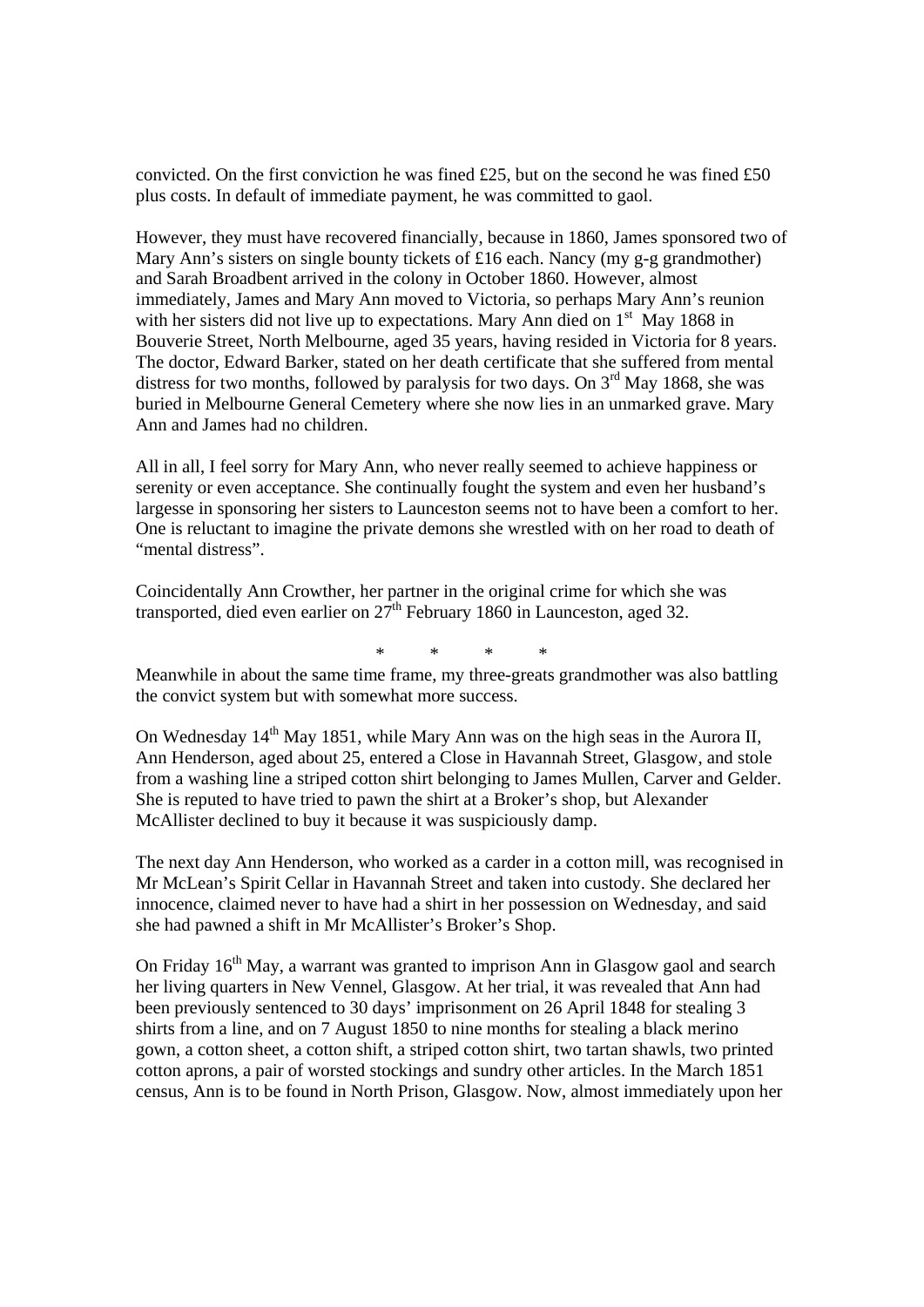release from prison, she had again stolen – what was it about these striped cotton shirts on washing lines that was so irresistible? The shirt, by the way, was never recovered.

Tried on 29 September, 1851, Ann was sentenced to 7 years' transportation and departed Woolwich on the Sir Robert Seppings on 18 March 1852 with her 5-year-old daughter. I wonder who was looking after Margaret during these months of imprisonment in Glasgow? Poor Margaret twice on the journey suffered "obstipatio" and was admitted to the ship's hospital. On her indent, Ann is described as 5/2", aged 26, she could read but not write, and is listed as a housemaid. I don't believe she'd ever worked as a housemaid in her life! She claimed to have been born in Ayr, though we've never managed to find her birth record. Her daughter's father is recorded as George or John Bain of Glasgow, she had two sisters, Mary and Hannah, whom we can't trace, and her offences included stealing a shirt, 9 months for housebreaking and being 5 weeks "on the town", though how she managed that when she was only out of gaol for a week before being apprehended again, I cannot imagine. Her surgeon's report was "excellent and exemplary" and she had a distinguishing feature of "AxH" tattooed on her right arm.

Five days after their arrival in Hobart on 8 July 1852, Margaret was admitted to the Queen's Orphanage, aged 6 years and one month. In later years she confided that she had been locked in with other girls at night (in some unspecified place), and they had to pee in their boots and empty them out in the morning.

Meanwhile Ann was indentured to G. A. Buckland of Arthur Street for 2 days, but on  $17<sup>th</sup>$ July she was accused of being under the influence of liquor and refusing to return to her service, and sentenced to 6 months' hard labour (in the Cascades washing room?). The punishment book records that she spent 3 days in solitary for neglect of duty on 26 October, 3 days on bread and water and 14 days in "punishment dress" for neglect of duty on 6 January 1853. After that she was indentured to Charles Friend of Sandy Bay. In March she had 7 days in the cells for being drunk and out after hours, was sentenced to 3 months' hard labour for being absent without leave, and for talking in the Apartment, had 3 days on bread and water and was 10 days confined to the Apartment..

In May 1853 she was indentured to G. Cox of Black Marsh. At the end of 1853 she applied to marry Henry Taylor (1842 Tortoise). The marriage took place at Green Ponds (Kempton) on 4 January 1854. She was granted her Ticket of Leave in December of that year, and on 15<sup>th</sup> March 1855, after almost 3 years, went back to the Queen's Orphanage to pick up Margaret, now aged 9.

And here is where Ann begins embroidering her past. One branch of the family was told that Ann was married to an abusive husband back in England, had lost several babies because of his violence, and that she had emigrated with Margaret to escape from him.

Margaret's surname changed from Bain to Buchanan after leaving the Queen's Orphanage, and another branch of the family was told that she was the daughter of the Rev. Angus Buchanan who was on his way to VDL to a post in the Presbyterian Church, but that he died shipboard. The story goes that Ann and her daughter were taken under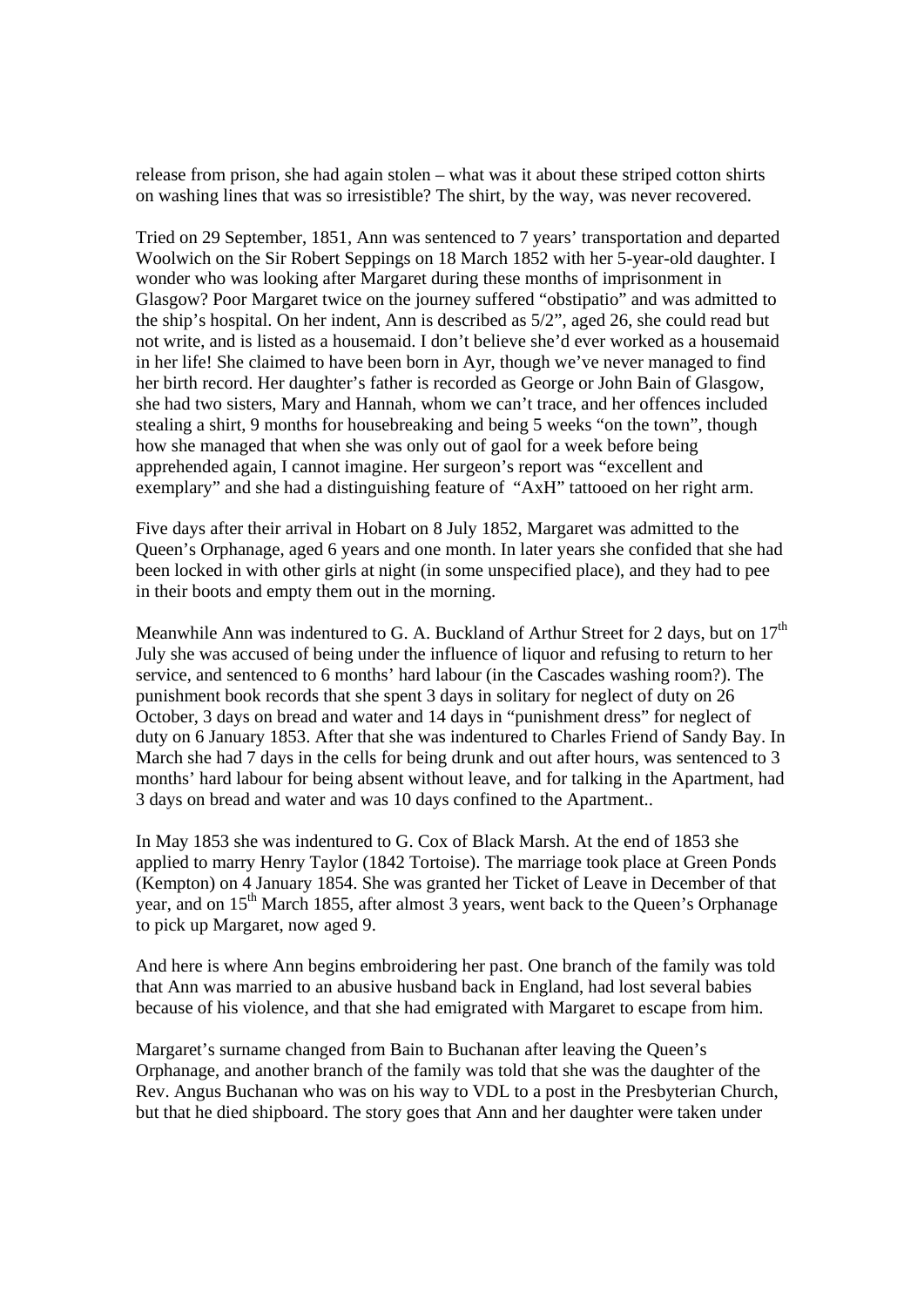the protection of the head of the Presbyterian Church upon their arrival in VDL. Is it any wonder that we kept running into brick walls when we were researching our family history?

Between 1855 and 1858 Ann had a chequered career as she moved about with Henry Taylor, with her ticket of leave being revoked and reinstated a number of times for being drunk (fined 20/-), for the "indecent exposure of her person" (hard labour) – did she bare her bottom in the time-honoured way of showing disrespect, I wonder? – for being in a public house on a Sunday and for "misconduct in leading an idle and disorderly life" in Oatlands (hard labour). As a last (I would have thought foolhardy) act of rebellion, she absconded for a month in May 1858. Perhaps she was running away from Henry Taylor. She gained her Freedom by Servitude on  $5<sup>th</sup>$  June, 1858 – her seven years were up! Henry Taylor was granted a Conditional Pardon in May 1859, and then disappeared from records.

Nothing was heard of Ann and Margaret for the next 6 years, but Margaret's marriage to Jesse Larkin (1850 Nile – stealing and trying to sell a horse) took place in the Campbelltown Presbyterian Church on 16<sup>th</sup> September, 1864, only 7 months after Jesse had been widowed. He had been married to Mary Lalor (John Calvin, 1848). Jesse could read and write and signed his name very legibly. Margaret signed with a cross, but there are postcards written by Margaret in a flowing hand in the family collection, so somewhere along the way she learnt to read and write. The witnesses to Margaret and Jesse's marriage ceremony were Ann (masquerading as Ann Daisley) and Thomas Daisley (1846, Palmyra). Jesse was, in fact, about Ann's age, but it seems it was a happy marriage and Margaret loved Jesse dearly, a fact which is clearly evidenced by her words on his tombstone.

Jesse's story was also fabricated. He claimed to have emigrated *from* America. In fact, his family had migrated *to* America from the little village of Cranbrook in Kent after Jesse's transportation, possibly to escape the stigma of owning up to a convict son, which would have made their lives less than comfortable in a small town where everyone knows everyone else.

Margaret gave birth to the first of her twelve children 7 months after their marriage.

Ann and Thomas Daisley (now a shepherd) were married in St Luke's Church, Campbelltown on  $13<sup>th</sup>$  February 1866, both signing with a cross. We have never established whether Henry Taylor died or if Ann married bigamously. Ann claimed to be a widow when she married Thomas Daisley. In fact, he also mysteriously disappeared from the records after their marriage.

Margaret and Jesse Larkin had twelve children in all, eight daughters who lived to marry and have families. So by the time Ann Henderson died in Perth on 30 June 1898, possibly aged 75, she had a large extended family. The death certificate claims whe was widow of Thomas Daisley, a hawker.